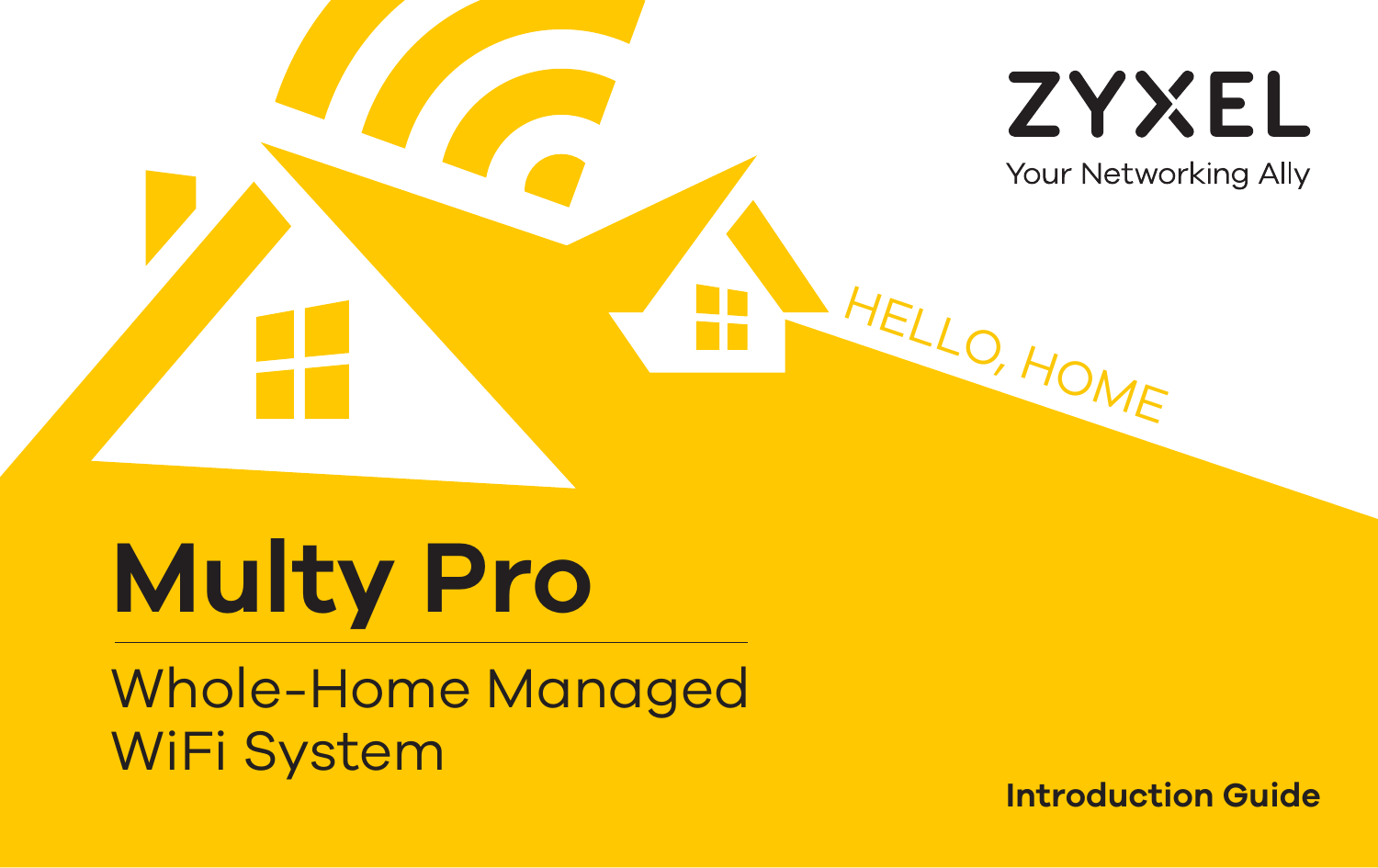# **Subscribers' Benefits Multy Pro | Zyxel Managed WiFi System Offers**



 $\widehat{\mathbb{G}}$ 

F.



**Corner to corner whole home coverage**

lte.



**covering both 2.4GHz and 5GHz bands**



**Optimized performance for mobility and video applications**



**Self-help mobile app for subscribers to access passwords, Guest WiFi and parental control**





**Seamless Roaming-Band Steering and Client Steering for seamless mobility everywhere in the house**

 $\widehat{\widehat{\pi}}$ 





A subscriber self-help app, enabling simple network management features such as complete view of home network, one-click guest WiFi setup, and parental control.



**Extensive Product Portfolio**



**Remote-Management**





Technology for high-performance whole-home WiFi using WiFi gateway and extenders.

## **Key features include:**

- Auto-configuration
- Single WiFi network covering both 2.4GHz and 5GHz bands
- Band steering
- Seamless client roaming
- Exceptional quality of experience (QoE)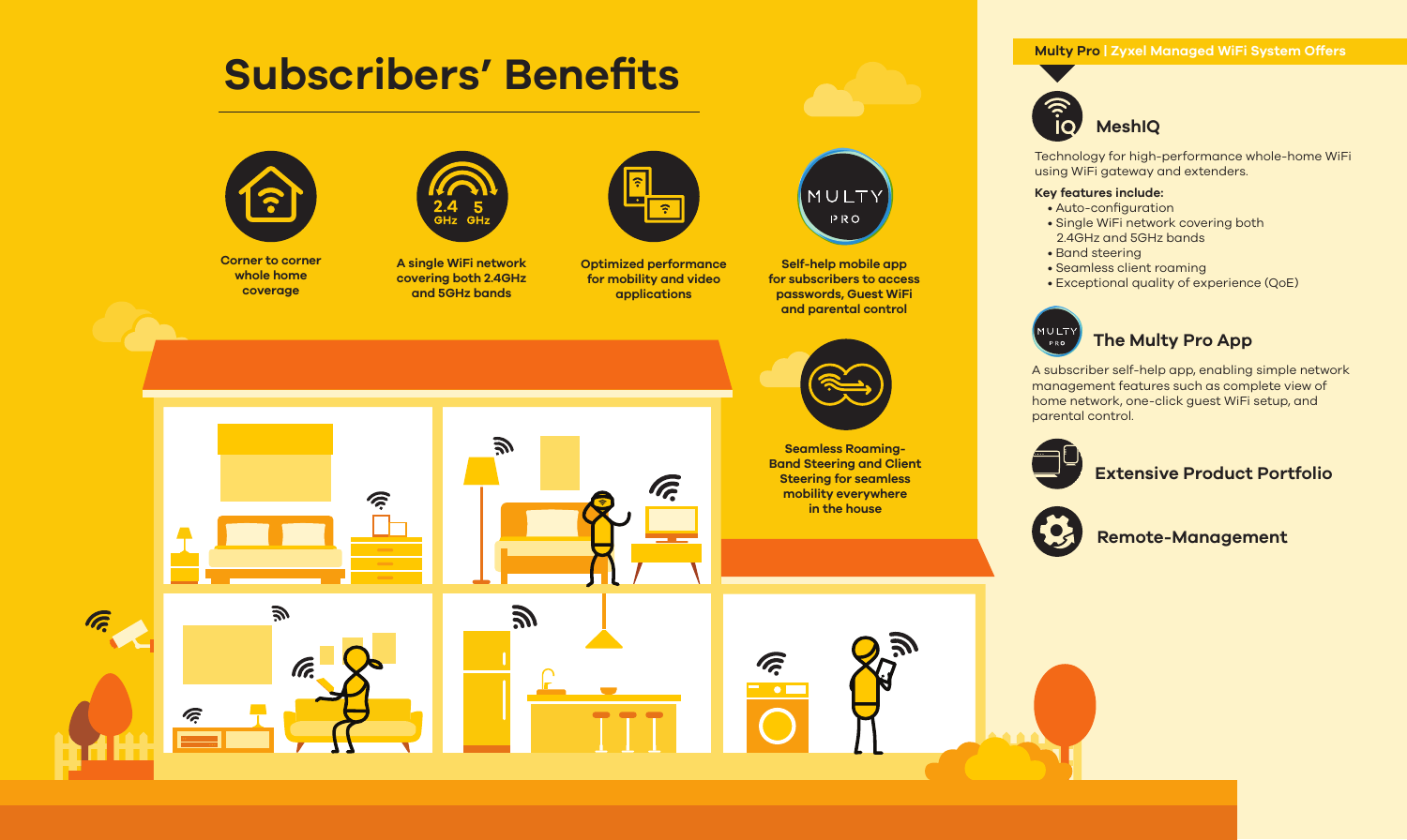# **Multy Pro**

is an advanced WiFi system that's an integration of hardware, software (MeshIQ, remote-management), and a mobile app. Together, they provide high performance corner to corner whole home WiFi coverage.

**Multy Pro | Zyxel Managed WiFi System Offers**

# **Extensive Product Portfolio**

A range of wireless gateways, access points and extenders for multiple home scenarios, offering service providers the flexibility in solution selection, resulting in price and performance differentiation.







## **Remote-Management for Service Providers**

Remote devices & services management using TR-069 and TR-181 standards for extensive diagnostics features for quick issue resolution, resulting in fewer truck-rolls and improved customer satisfaction.





**By giving subscribers the connectivity they demand, Multy Pro creates a Win-Win Solution for both Service Providers and their subscribers.** Find a solution that best meets

# **Service Providers' Benefits**



**Generate recurring revenue**

**Fewer truck-rolls resulting in support** 

**cost savings**



**Analytics on network performance and user behavior for upsell opportunities**



**\$**

**Extensive TR-181 management features for quicker issue resolution and better customer satisfaction**



**Reduce churn and keep customers happy**

**your subscriber's network needs.**



Less than 2000 sq ft home



### 2000 - 4000 sq ft home



Larger than 4000 sq ft home



**Contact Us** For no-cost evaluation units call 714.632.0882 x289 or email telco@zyxel.com

**http://zyxel.us/multypro**





Convright © 2017 Zyvel Communications Corp. All rights reserved Zyvel Jaya encepts are registered trademarks of Zyvel Communications Corp. All ather brands, product names, or trademarks mentioned are the property of their

http://zyxel.us/n